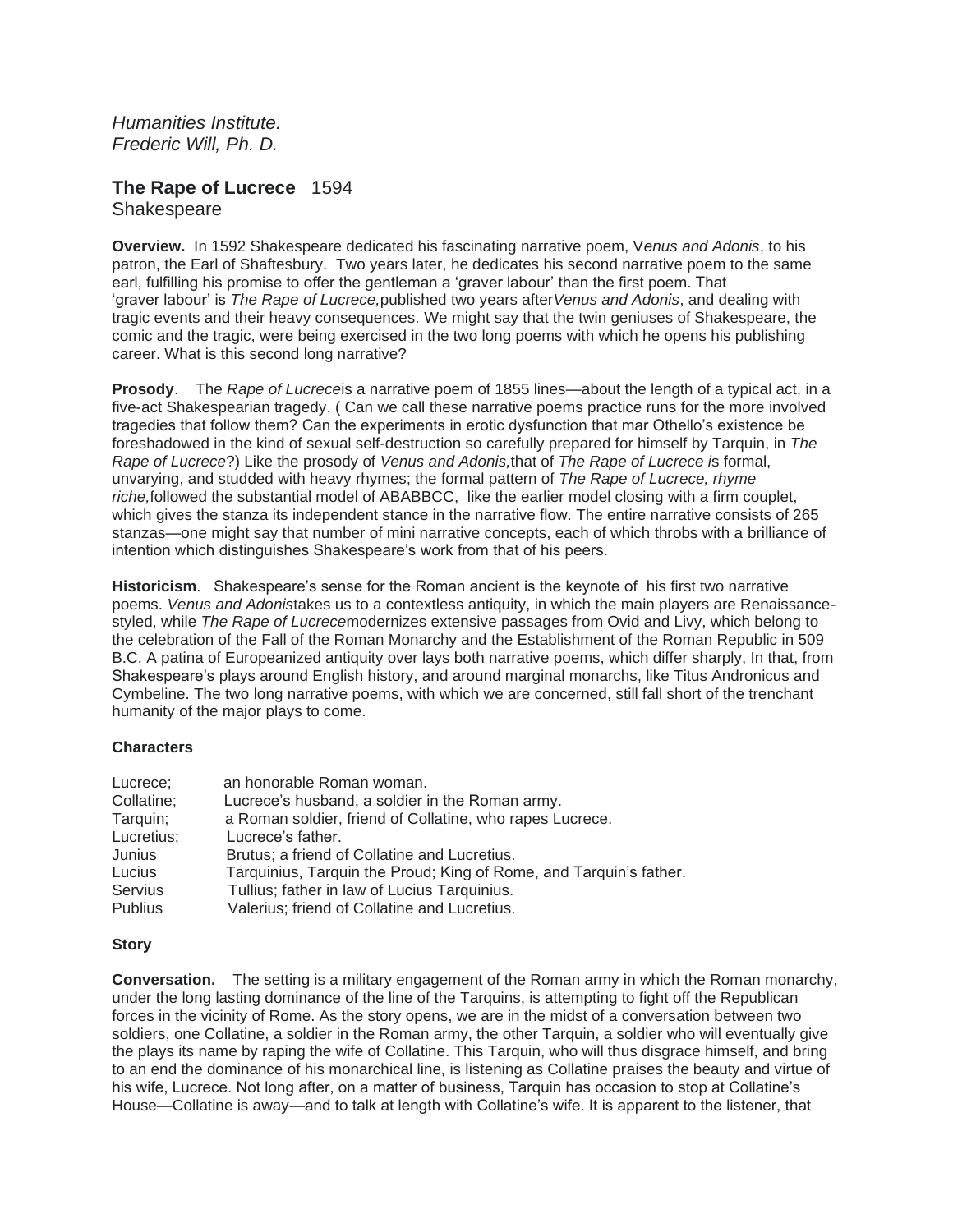Tarquin is dangerously aware of the beauty and the charm of Lucrece. The dramatic center of the story opens here.

**Night.** After dinner, feigning exhaustion, Tarquin retires to his room, while Lucrece goes to her quarters. Not much later, when the house is dark, Tarquin makes his way to the lady's bed, tells her he is going to rape her, and adds that if she resists he will murder her, kill a black slave and put him in bed with her, and thus scatter shame over her posterity. We see that Tarquin is in the end willing to go to the limit, for all the twists and turns of psychological torture that will accompany this man's mind to his ultimate selfdestruction. In the end, for there is no great surprise here, Lucrece is raped, stabs herself, calls on the Roman soldiers to avenge her, witholds as long as she can, from her returning husband, the name of the klller, and becomes the sacrificial victim whose death ushers in the end of the Roman monarchy. The bulk of the poem tracks the emotions of the two major players, as vortices gather to suck them into to their inhman destinies.

**Inwardness.** We can hear the inner dialogue that pulses through the fateful approach of Tarquin to his longed for prey.

*'Even in this thought, through the dark night he stealeth, A captive victor that hath lost In gain; Bearing away the wound that nothing healeth, The scar that will, despite of cure, remain; Leaving his spirit perplexed in greater pain, She bears the load of hurt he left behind, And he the burden of a guilty mind.'*

The reader is invited to imagine 265 stanzas of this amplitude, awaiting the author's deep versatility in recreating the waves of Tarquin's pain, lust—'*rolling his greedy eyeballs in his head'*—and self-doubt rising at times to a suicidal sense of his fatal mission—all these assaults of feeling; while for her part Lucrece has ample time to think on the disaster impending: to send an urgent message to her husband, to appeal for help, to meditate on the shame she will bring to her children, to peruse (at great length) a painted scene which depicts the avenging Greek warriors facing the battlements of Troy, and ruing the fateful day when Helen was raped by Paris and carried away to this distant city. This grand historicizing of her own fate gives magnitude but added anguish to Lucrece's self-reflection. She suffers unimaginable anxiety, as she awaits the execution of the final assault—which comes in good time, and with it brings in the humiliation and annihilation of the line of the Tarquins.

**Note.**A skeleton account, like the above, gives no idea of the depth and flow of Shakespeare's achievement, in this inward portrayal of the worm of evil, and of its habits of invasion of the personality. To pursue Shakespeare through this emotional labyrinth, as it forms inside both principal characters, is to create in advance the kind of wisdom of guilt, desire and anxiety, which marks the inner lives of characters to be, like Macbeth, Hamlet, or Othello.

### **Themes**

**Desire**. When Collatine speaks to Tarquin at the beginning of the poem, about his wife's beauty and chastity, he awakens desire in his interlocutor. This desire is still a latent interest, but it grows, and by the time Tarquin has made a return visit to the house of Collatine, his desire has grown stronger.

**Guilt.** Guilt is the condition in which Tarquin is able to recognize the potential evil in the desire and then lust he feels for Lucrece, who has gradually become a fixed pole in his mind. Guilt is part of the definition of Tarquin; he lives in it.

**Lust.** Lust is the outcome of desire, in Tarquin's mind. We must suppose that he has been reflecting, for some time, on the described virtue and beauty of Lucrece. (We have no reason to think Tarquin has met the lady prior to the fatal night of the rape.) Lust is harder to silence than desire.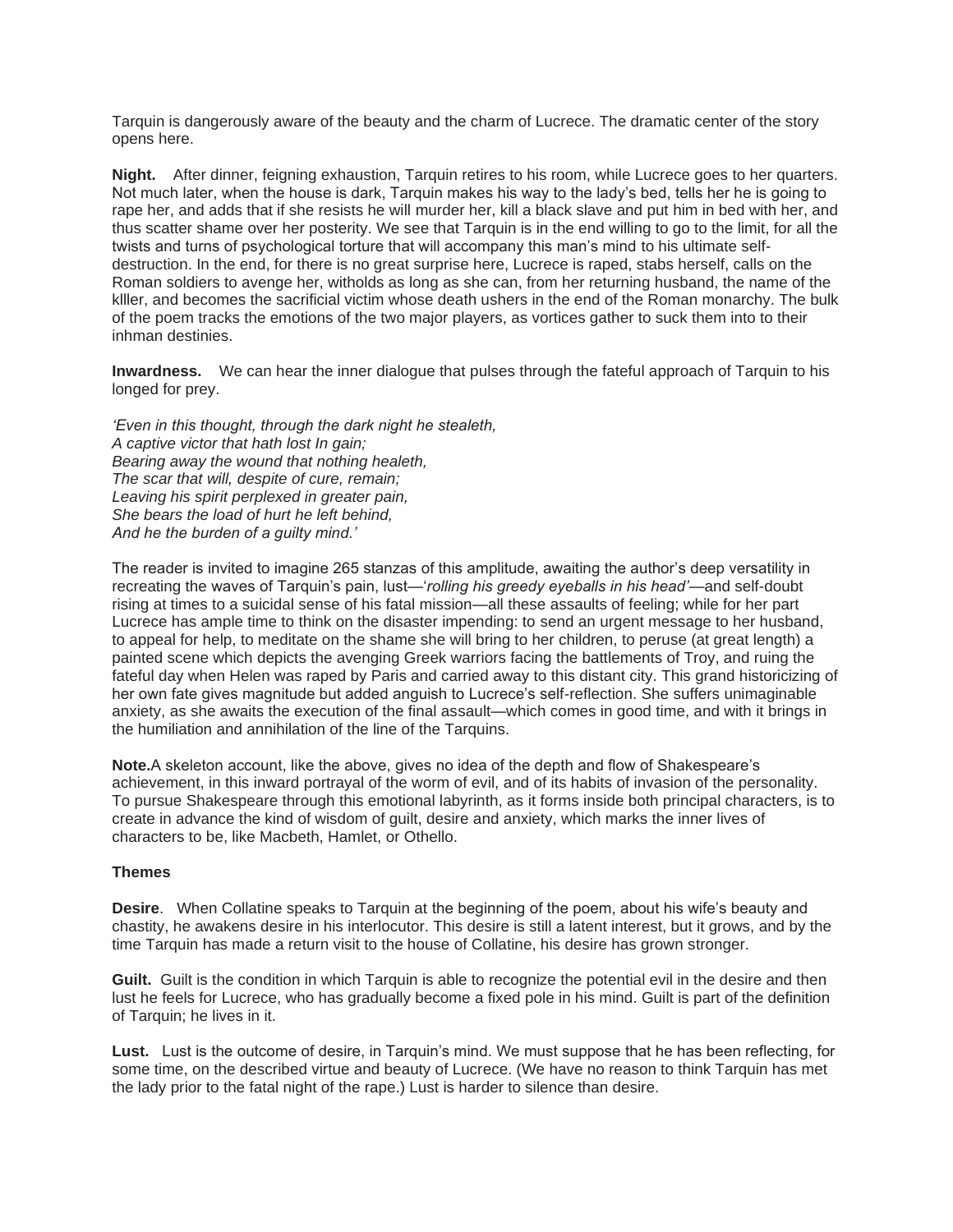**History.** In the end the house of the Tarquins falls, broken by shame, defeated not by vast military undertakings, but by the brutal lust of a prominent representative of the family. There is an historical fall out, to the rape the poem concerns, but at the same time there is a weary affirmation of the universally evil in human nature, 'man's first disobedience and fall,' as the poet John Milton put it.

## **Tarquin**

**character** Is Tarquin a particularly evil man or is he just an ordinary guy? Let's put the question to Shakespeare. Tarquin is not skilled at nipping temptation in the bud, though he seems to know what temptation is, as we all do. In the case of the present play, Tarquin's ears were the problem. He listened too closely to what Collatine was telling him—which was already, in the telling, weighted toward a dangerous mixture of boasting and inviting. It may have been chance that brought Tarquin back to Collatine's house, in the absence of the master, but it was, Shakespeare hints, probably a mixture of chance with a sort of plan. Tarquin is the kind of guy who steps into a 'sort of plan,' and then finds himself trapped. From the get to, in Collatine's house, Tarquin and the master's wife will have been having an agreeable conversation. They get along. Then the evening party breaks up and everybody goes to his room. Everything is alright, but everything is not alright. Tarquin has been fantasizing for a long time. Please remember he is not a bad bad guy, just ordinary, but as he twists and turns he starts to imagine Madame, the perfection Colllatine has described, lying adorably in her bed. He can't resist getting up. If you asked him, at this point, where he is going, he will probably say 'to the bathroom." He will not be fully honest, to himself or to us, about his destination; and certainly will not be honest about his intentions. Even when he has begun his long and fretful journey, to Madame's room, he will be conscious, not of his goal, but of all the door and key like obstacles that lie along his way. I won't say more, about a judicial verdict on this man; sure he's bad. But for a human verdict, in all its complexity, one couldn't ask for a more observant judge than Shakespeare.

**Parallels.** King Candaules, in Herodotus' *History,*praises the beauty and chastity of his wife, to his trusted friend and leading courtier. The courtier accepts Candaules' offer, to hide in the Queen's bedroom, at the time when she disrobes for the night, and to verify the King's opinion. No less a longing led Tarquin. And like Tarquin, the King's courtier was to find that giving in to this degree of prurience was already to enter the labyrinth of history. He was forced to pay heavily for the indiscretion he exercised at the queen's expense. Moral: never listen too closely when your friend praises his wife or husband to you. Warning: the birth of desire is the birth of death.

### **Illlustrative moments**

*'By our ears our hearts oft tainted be…'*

Tarquin eventually perceives the deceptive power of speech, especially persuasive speech.

*'…inward ill no outward harm expressed…'*

In Tarquin, as he sat conversing with Lucrece , all seemed fine and dandy

*'in venturing all we leave to be the things we are for that which we expect…*

it is always a mistake, Tarquin finds, to live in dreams of what the other is.

*'So from himself impurity hath wrought that for his prey to pray he doth begin….'*

Tarquin finds himself harboring benign as well as baleful feelings toward Lucrece.

*'Thoughts are but dreams, til their effects be tried…*'